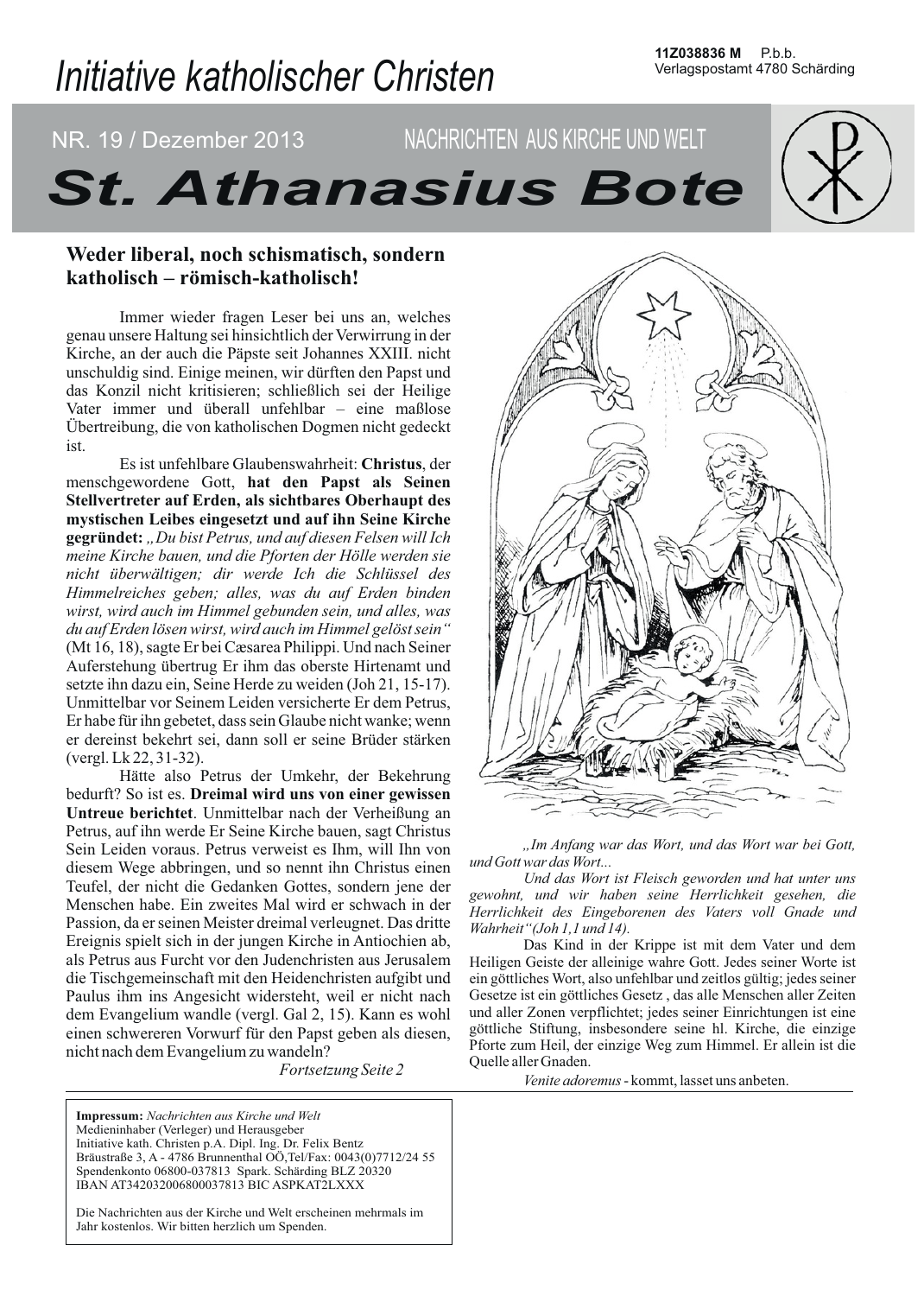#### Fortsetzung von Seite 1

Muß man im gleichen Sinne an dieser Stelle nicht sagen, Papst Johannes Paul II. sei nicht nach dem Evangelium gewandelt, als er 1987 alle Religionen zu einem Kongress nach Assisi eingeladen hat, oder als er den Koran küsste, oder als er in Togo sich mit Voodoo-Priestern getroffen und heidnische Symbole verwendet hat?

Wenn Papst Franziskus jetzt in einem Interview mit dem Atheisten Scalfari den Proselytismus, d. h. das Bestreben, Andersgläubige zur katholischen Religion zu bekehren, als eine "Riesendummheit" bezeichnet, die gar keinen Sinn habe, dann sehen wir darin einen Widerspruch zum Missionsauftrag seines Meisters und unseres Herrn, der Seinen Aposteln aufgetragen hat, alle Menschen zu lehren und zu Jüngern zu machen. Wenn er dann in dem besagten Interview, erschienen in der liberalen Tageszeitung "La Repubblica", einige Zeilen weiter sagt: "Jeder von uns hat seine eigene Sicht des Guten und auch des Bösen. Wir müssen den Anderen dazu anregen, sich auf das zuzubewegen, was er für das Gute hält", dann ist dies Subjektivismus und Relativismus in reinster Form, nicht weit entfernt von Lessings Ringparabel in dem Drama "Nathan der Weise". Solche Aussagen drängen uns, die Dogmensammlung zur Hand zu nehmen und die Verlautbarungen des Ersten Vatikanischen Konzils nachzulesen; dort heißt es wortwörtlich: "Den Nachfolgern des Petrus wurde der Heilige Geist nämlich nicht verheißen, damit sie durch Seine Offenbarung eine neue Lehre ans Licht brächten, sondern damit sie mit Seinem Beistand die durch die Apostel überlieferte Offenbarung bzw. die Hinterlassenschaft des Glaubens heilig bewahrten und getreu auslegten". Genau darin also liegt die Aufgabe des Papstes, dazu ist er von Christus eingesetzt, den Glauben heilig zu bewahren und getreu auszulegen. Dabei ist die ganze Tradition der Kirche, insbesondere das hl. Messopfer in seiner überlieferten Form, nichts anderes, als ein Ausdruck dieses heiligen Erbes.

Bis zu Paul VI. einschließlich haben die Päpste den Krönungseid geschworen, wir wollen ihn hier anführen:

### "Ich gelobe:

Nichts an der Überlieferung, nichts an dem, was ich von meinen gottgefälligen Vorgängern bewahrt vorgefunden habe, zu schmälern, zu ändern, oder darin irgendeine Neuerung zuzulassen;

Vielmehr mit glühender Hingabe als ihr wahrhaft treuer Schüler und Nachfolger mit meiner ganzen Kraft und Anstrengung das überlieferte Gut ehrfurchtsvoll zu bewahren;

Alles, was im Widerspruch zu der kanonischen Ordnung auftauchen mag, zu reinigen;

Die heiligen Canones und Verordnungen unserer Päpste gleichwie göttliche Aufträge des Himmels zu hüten, da ich mir bewußt bin, Dir, Dessen Platz ich durch göttliche Gnade einnehme, Dessen Stellvertretung ich mit Deiner Unterstützung innehabe, strengste Rechenschaft über alles, was ich bekenne, im göttlichen Gericht ablegen zu müssen.

Wenn ich es unternehmen sollte, in irgendetwas nach anderem Sinn zu handeln, oder zulassen sollte, dass es unternommen wird, so wirst Du mir an jenem furchtbaren Tag des göttlichen Gerichts nicht gnädig sein.

Daher unterwerfen Wir auch dem Ausschluß des strengsten

Bannes: wer es wagen sollte - seien es Wir selbst, sei es ein anderer - irgendetwas Neues im Widerspruch zu dieser so beschaffenen evangelischen Überlieferung und der Reinheit des orthodoxen Glaubens und der christlichen Religion zu unternehmen, oder durch seine widrigen Anstrengungen danach trachten sollte, irgendetwas zu ändern, oder von der Reinheit des Glaubens zu unterschlagen, oder jenen zuzustimmen, die solch lästerliches Wagnis unternehmen." (Liber diurnus Romanorum Pontificum, P. L. 105, S. 54)

Warum hat man diesen Eid abgeschafft, wie übrigens auch den Antimodernisteneid, den Papst Pius X. und seine Nachfolger seit 1910 von allen Klerikern forderten?

Inmitten der Krise hat Papst Benedikt XVI. einige überaus glückliche Zeichen gesetzt: - 2007 das Motu proprio Summorum Pontificum, in dem er sagt, dass die überlieferte Messe nie verboten gewesen und auch heute nicht verboten sei. - 2009 setzte er dem Exkommunikationsdekret gegen die Bischöfe der Priesterbruderschaft St. Pius X. ein Ende und stieß dann theologische Diskussionen an. Wir konnten diese Maßnahme nur begrüßen. Hier hat Petrus gesprochen. Und wenn wir zum neuen Pontifikat unsere Bedenken äußern, dann eben, weil in diesem all das Positive von Benedikt wiederum in Frage gestellt wird.

Nein, wir lassen uns nicht beirren in unserer Treue zum Papst. Unser Weg ist ein schwieriger, auf einem schmalen Felsenpfad auf hohem Berge mit einem Abgrund zur Linken und zur Rechten. Wir wollen weder in den Abgrund der modernen Menschheitsreligion stürzen, noch uns von der Kirche, von Rom, vom Papst als Nachfolger des hl. Petrus trennen. Bedenken wir jedoch, daß der Papst nie und nimmer der Herr über die Wahrheit ist, sondern der Diener der Offenbarung Gottes; nicht er ist das Haupt des mystischen Leibes Christi, sondern Christus selbst; nicht er ist die Quelle der Gnade, sondern der Herr; er ist nur Sein Stellvertreter.

Um die heutige Krise zu überwinden, braucht es viel Geduld, noch mehr Gebet, Opfer und vor allem Treue und Liebe zum geheimnisvollen Leib Christi, der hl. Kirche, die heute aus tausend Wunden blutet.

Darum rufen wir alle unsere Leser auf, im Sinne des Ersten Vatikanums für Papst Franziskus zu beten, damit er vom Heiligen Geist erleuchtet und gestärkt werde, um das ihm anvertraute Glaubensgut heilig zu bewahren und getreu Die Redaktion, P.F. darzulegen.

 $***$ 

## **Zum Nachdenken**

#### Der Mensch ohne Ehrfurcht vor Gott - was bleibt?

Eine der sieben Gaben des Heiligen Geistes ist die Furcht, das heißt die Ehrfurcht vor Gott und dem Göttlichem. Wie sehr uns heute der Heilige Geist, der Geist Jesu Christi fehlt, wird an der Ehrfurchtslosigkeit unserer Zeit erschreckend offenkundig.

Der moderne, aufgeklärte Mensch weiß nichts mehr von der Erhabenheit, Majestät und Heiligkeit Gottes, noch von der Absolutheit der Wahrheit, die ein Name Gottes ist. Für ihn ist Gott allenfalls ein Partner, oder noch weniger lediglich eine Funktion seiner eigenen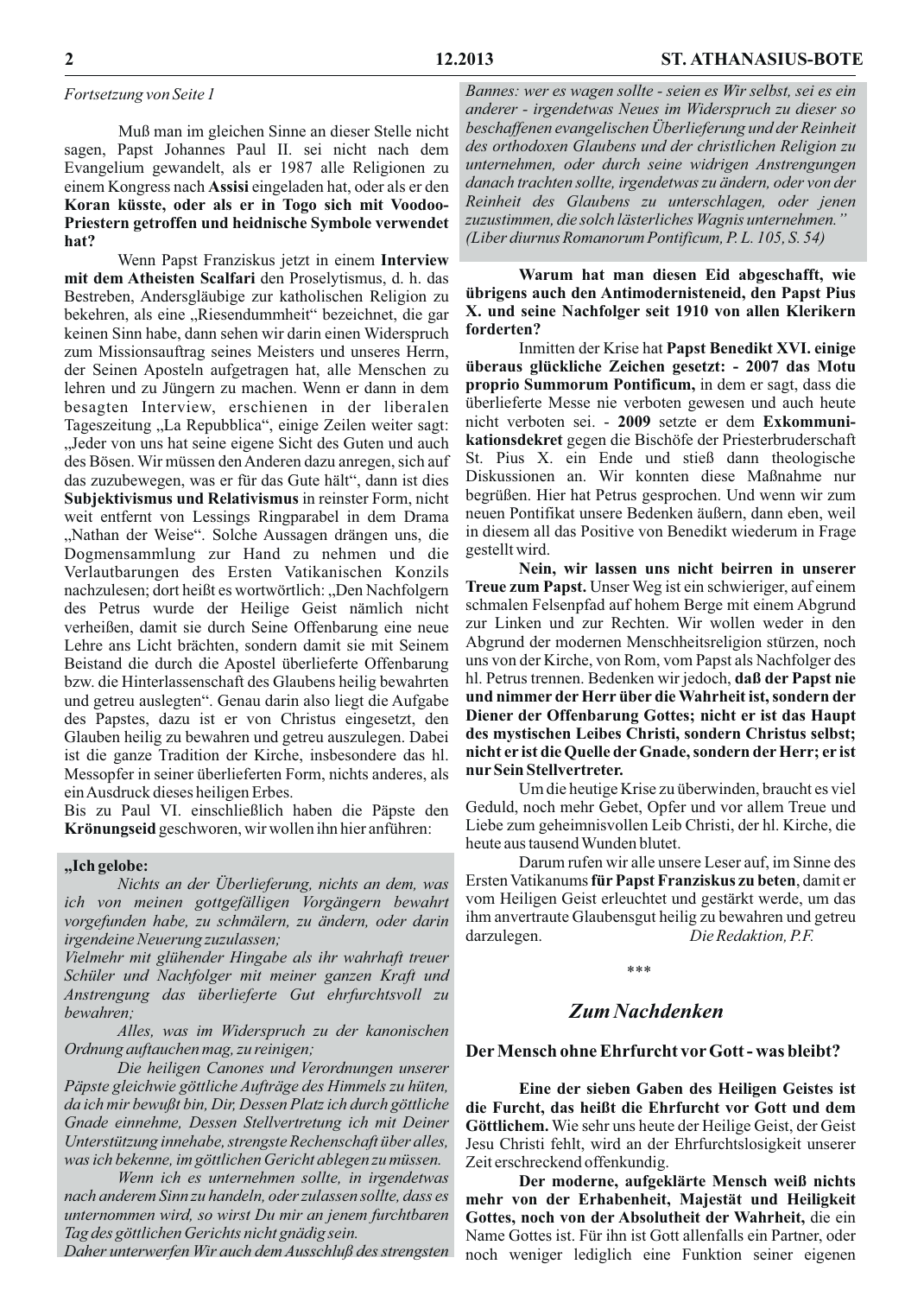Wohlstandsbedürfnisse. Gott ist für ihn reine Liebe unter Ausschluß Seiner Gerechtigkeit. Anbetung Gottes, demütige Unterwerfung unter die Pläne Seiner Vorsehung sind ihm fremd. Die Menschenrechte, das freie Gewissen, der grenzenlose Egoismus treten an die Stelle der Gottesrechte. Der heilige Paulus spricht im zweiten Thessalonicherbrief  $(2, 10)$  im Zusammenhang mit dem Auftreten des Antichristen davon, die Menschen hätten die Liebe zur Wahrheit, die sie retten sollte, sich nicht zu eigen gemacht. Der Relativismus und die religiöse Gleichgültigkeit sind eine besondere Form der Ehrfurchtslosigkeit unserer Tage. Komm, Heiliger Geist, und erfülle uns mit dem Geist der Ehrfurcht Demjenigen gegenüber, dessen Majestät die Engel loben, die Herrschaften anbeten und die Mächte zitternd verehren!

Wer Gott im allgemeinen die Ihm geschuldete Ehrfurcht nicht entgegenbringt, der erweist sie auch nicht dem eucharistischen Herrn. Sind die jährlich immer wiederkehrenden Narrenmessen nicht ein einzigartiges Argernis? Dazu kommt die Verbannung des Tabernakels aus dem Zentrum vom Opferaltar in eine Ecke der Kirche, hinter eine Säule, weil der geheimnisvoll gegenwärtige Gottmensch den "mündigen Christen" stört. Wo aber Gott aus dem Zentrum unserer Heiligtümer entfernt wird, da wird Er auch bald Seinen zentralen Platz im christlichen Leben räumen müssen. Der Empfang des hochheiligen Gutes im Stande der Todsünde ist ein schrecklicher Gottesraub und gereicht dem Menschen nicht zum Segen, sondern zum Gericht (I Kor. 11, 29). Ehrfurchtslosigkeit ist die vergiftete Quelle der Handkommunion. Was geschieht mit all den unbeachtet zu Boden fallenden Teilchen oder manchmal ganzen Hostien? Inzwischen kann man im Internet Hostien ersteigern, die in einer Papstmesse des verstorbenen Pontifex in die Hand ausgeteilt worden sind. Komm, Heiliger Geist, und erfülle uns mit tiefer Ehrfurcht gegenüber der Eucharistie als Opfer, als bleibende Gegenwart und als Kommunionsakrament!

Die Ehrfurchtslosigkeit hat sich auch des Geistes und des Herzens der Theologen im Umgang mit der Heiligen Schrift bemächtigt. Stellen, die ihnen mißfallen, wie z.B. die Fluchpsalmen, streichen oder fälschen sie; die Wunderberichte im Neuen Testament sind für sie phantasievolle Ausschmückungen eines vielleicht wahren Kerns. Sie zensurieren schlicht und einfach den Heiligen Geist, indem sie bestimmen, was Er gesagt haben darf und was nicht; ein erschütterndes Beispiel dafür ist die Leugnung eines großen Teiles der Wunder im Buch von Kardinal Kasper "Jesus, der Christus". Es fällt ihnen auch nicht schwer, Hand an die Wandlungsworte zu legen und lügnerisch zu behaupten, Christus habe im Abendmahlssaal gesagt, Sein Blut werde für alle vergossen. Sie legen also unserem Herrn falsche Aussagen in den Mund. Für sie ist die Heilige Schrift nur Menschenwort, keinesfalls ist der Heilige Geist ihr Haupturheber. Komm, Heiliger Geist, und erfülle diese Theologenschaft und uns selbst mit ehrfurchtsvollem Sinn gegenüber Deinem unveränderlichen und unvergänglichen Wort!

"Ihr seid das Salz der Erde. Wenn aber das Salz schal wird, womit soll man es salzig machen? Es taugt zu nichts mehr; man wirft es hinaus, und es wird von den Leuten zertreten" (Matth 5, 13). Sind die heutigen Priester und Ordensleute von Ehrfurcht ihrem eigenen Beruf gegenüber erfüllt? Tragen sie stolz als Zeugen Jesu

Christi die entsprechende Kleidung, verhalten sie sich als Gottgeweihte, sind sie wirklich das Licht der Welt - oder werfen sie sich nicht vielmehr selbst weg im Buhlen um das Wohlwollen der Welt und um die Gunst der Jugend, von der sie sich mit dem Vornamen und mit Du anreden lassen? Wo die Selbstachtung fehlt, da geht auch bald die Achtung bei Untergebenen und in der Umgebung verloren. Komm, Heiliger Geist, und erfülle die Gottgeweihten mit Ehrfurcht ihrem Beruf und ihrer Sendung gegenüber!

Unsere Kirchen und Heiligtümer sind längst nicht mehr Stätten der Andacht, der Sammlung und des Gebetes. Im besten Fall sind sie noch Attraktion für schlecht gekleidete Touristen, von denen keiner mehr eine Kniebeuge vor dem wahrhaft, wirklich und wesentlich gegenwärtigen eucharistischen Gott macht. Dazu kommen die schrecklichen Jugend-"Gottesdienste" mit Disco-Atmosphäre, Coca Cola und Chips. Komm, Heiliger Geist, und mache aus unseren zu Räuberhöhlen gewordenen Kirchen und Heiligtümern wieder Häuser des Gebetes!

Unsere Vorfahren wußten genau zu unterscheiden zwischen Sonntag und Werktag, weil sie das dritte Gebot Gottes und das entsprechende Gebot der Kirche mit all ihren Folgerungen kannten. Sie ruhten am Tag des Herrn von der Arbeit der Woche, nahmen am öffentlichen Kult der Kirche teil, beteten und bildeten sich im Glauben weiter, verbrachten diesen besonderen Tag im Kreise der Familie und oblagen den Werken der Nächstenliebe. Der säkularisierten Gesellschaft ist diese Unterscheidung vollkommen abhanden gekommen. Und das beginnt bei der Kleidung: Der sonntägliche Anzug und das sonntägliche Kleid sind im besten Fall durch Freizeitkleidung und den Sportaufzug ersetzt, normalerweise aber durch T-Shirt, Blue Jeans und Tennisschuhe. Die Bauern bestellen ihre Felder und bringen ihre Ernte am Werktag wie am Sonntag ein. Die Lastwagen rollen mehr und mehr sieben Tage von sieben Tagen auf den Straßen. Wissen unsere heutigen Katholiken noch, was geschlossene Zeiten sind? So werden die Advents- und Fastenzeit bezeichnet, die erste als Vorbereitung der Geburt, die zweite als Vorbereitung des Leidens und der Auferstehung des Herrn, Vorbereitung in Stille, Gebet und Buße, wo früher jede feierliche Hochzeit und jegliche weltliche Lustbarkeit ausgeschlossen war. Aber lang, lang ist's her... Komm, Heiliger Geist, und erneuere in uns den Geist für die heiligen Zeiten Gottes, insbesondere für den Sonntag, damit wir diesen wieder begehen als Erinnerungsfest an die Auferstehung Christi in Ruhe, Gebet und Werken der Nächstenliebe und die Weihwasserausteilung am Beginn des feierlichen Gottesdienstes als Erinnerung an unsere Taufe begreifen!

Die Ehrfurcht vor den Eltern ist auf einen unvorstellbaren Tiefpunkt gesunken. Noch vor fünfzig Jahren gab es hierzulande Kinder, die ihre Eltern mit "Ihr" anredeten; und dies war nicht höfische Verzierung oder Barockgeschnörkel, sondern Ausdruck der Achtung denjenigen gegenüber, die an der Autorität Gottes teilhaben. Heute reden Kinder ihre Eltern nicht nur mit dem Vornamen an, sondern leiten einen Prozeß wegen einer Ohrfeige gegen diejenigen ein, die ihnen das Leben geschenkt haben und somit nach Gott ihre größten Wohltäter auf Erden sind. Gleichermaßen ist die Ehrfurcht vor dem Alter, dem grauen Haar und der christlichen Lebensweisheit verschwunden.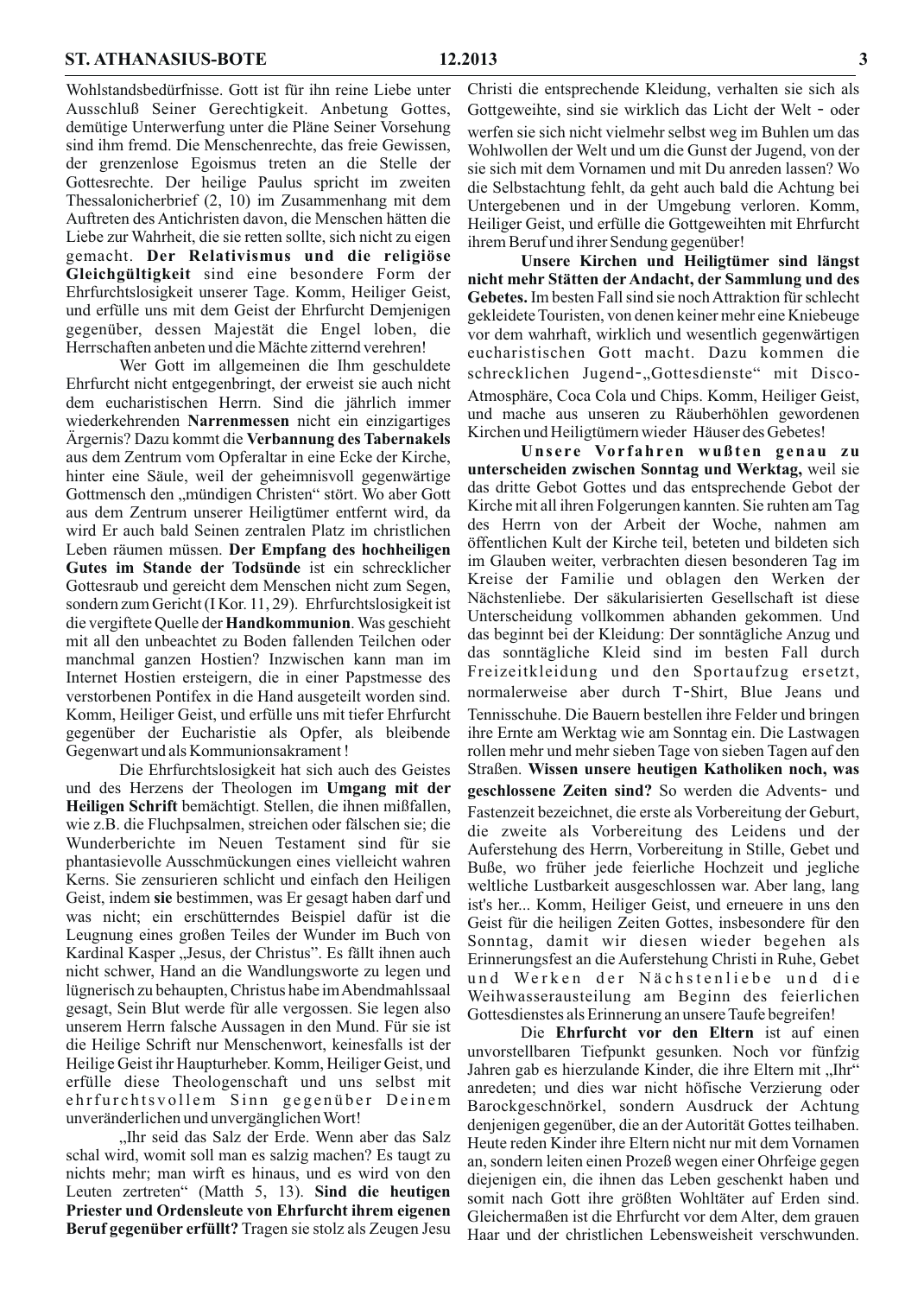gegenüber ein!

Nicht besser bestellt ist es mit der Ehrfurcht vor der kirchlichen und weltlichen Autorität. Wir alle wissen, daß die Träger der einen und der anderen nicht immer die würdigsten Männer sind; viele sind heute sogar ausgesprochen verdorben. Und doch müssen wir sie achten, nicht wegen ihrer Würdigkeit, sondern weil sie teilhaben an der Autorität Gottes: 'Omnis potestas a Deo' - 'Alle Gewalt kommt von Gott', sagt der hl. Paulus (Röm. 13,1); und er fährt fort: 'Wer darum der Gewalt widersteht, widersteht Gott'.

Zwei Beispiele lassen uns diese Achtung unwürdigen Autoritätsträgern gegenüber verstehen, das eine aus dem weltlichen, das andere aus dem geistlichen Bereich genommen.

a) Als Gott Saul, den ersten König in Israel, wegen seines Ungehorsams verwarf und im Verborgenen David an seiner Stelle erwählt hatte, da begann Saul eine schreckliche Verfolgungsjagd, um David zu töten. Bei dieser fiel Saul selbst zweimal in die Hände Davids, der ihn hätte leicht unschädlich machen können; doch er verwehrte es sich mit den Worten: "Ich will mich nicht an meinem Herrn vergreifen, denn er ist der Gesalbte des Herrn" (1 Kg  $24, 11$ ).

b) Mit dem Tode Jesu ist das Alte Testament aufgehoben, der Neue und Ewige Bund in Seinem Blut gestiftet – das Zerreißen des Vorhangs im Tempel läßt dies sinnfällig erkennen. Also ist das Hohepriestertum erloschen, der Hohepriester als solcher hat keine wahre Autorität mehr inne. Paulus wird nun eines Tages vor den Hohen Rat geschleppt, um sich wegen seiner Tätigkeit als Apostel Jesu Christi zu verantworten. Da er sich zu verteidigen beginnt, läßt ihn der Hohepriester Ananias auf den Mund schlagen. Paulus ist darüber empört und nennt ihn eine übertünchte Wand; doch die Umstehenden verweisen es ihm: "Du schmähst den Hohenpriester Gottes?" Paulus erwidert: "Brüder, ich wußte nicht, daß es der Hohepriester ist. Es steht allerdings geschrieben: Den Vorsteher deines Volkes sollst du nicht schmähen" (Apg 23,5). Komm, Heiliger Geist, erfülle Vorgesetzte und Untergebene mit Deiner Gnade, damit erstere ehrenhaft, würdig und weise ihre Autorität ausüben, letztere in Liebe und Hingabe gehorchen.

Wer Gott gegenüber die Ehrfurcht mit Füßen tritt, bei dem kann sie auch dem Menschen gegenüber nicht hoch im Kurs stehen. Wer konsekrierte Hostien dem Zertretenwerden preisgibt, der wird auch den Menschen und das menschliche Leben als Wegwerfware ansehen. Was wir schon öfters sagten, wiederholen wir hier: Zwischen Handkommunion auf der einen Seite und Abtreibung und Euthanasie auf der anderen Seite besteht ein enger Zusammenhang: Wer den Schöpfer nicht anbetet, der kann der Schöpfung nicht in Ehrfurcht begegnen; wer Gott mißachtet, verachtet bald auch den Menschen. Komm, Heiliger Geist, und lehre uns die Ehrfurcht vor dem Menschen, der geschaffen ist nach dem Ebenbild Gottes und in der Taufe gar zu seinem Gleichnis wurde!

Schließlich ist die Ehrfurcht vor der Schöpfung als dem Werke Gottes durch Materialismus, Utilitarismus und Funktionalismus fast ganz verschwunden. Die Erde wird nicht mehr bebaut, gepflegt, kultiviert, sondern Pontifikat und die Art, wie er das Petrusamt ausfüllt. Ein

Komm, Heiliger Geist, und gieße unserem Herzen den Geist ausgebeutet. Künstliche Befruchtung, Genmanipulation, der Ehrfurcht den Eltern, Vorgesetzten und dem Alter Stammzellenforschung und Klonen sind sündhaftes und verbrecherisches Tun, der Ordnung Gottes vollkommen entgegengesetzt, wo sich der Mensch an die Stelle Gottes setzt; noch mehr die jetzigen Bemühungen von "Wissenschaftlern", aus Kreuzungen von Mensch und verschiedenen Tierarten Schimären zu züchten.

> Auch dem menschlichen Leib gebührt Ehrfurcht, insbesondere wenn er von einer getauften Seele bewohnt ist oder war: Selbst der im Sarg ruhende Leichnam wird in die Kirche getragen, mit Weihwasser besprengt und inzensiert, um anschließend, dem Weizenkorn gleich, in die Erde gesenkt zu werden. Die um sich greifende Kremation ist ein brutales Zerstörungswerk und mit dem christlichen Menschenbild nicht vereinbar; dazu steht sie im Zusammenhang mit der Leugnung der leiblichen Auferstehung.

> Die Ehrfurcht drückt sich auch in der Kleidung aus, welche den Leib bedecken und nicht entblößen soll. Schamlose Kleidung wie auch die Einebnung der Unterschiede unter den Geschlechtern sind der Würde und Bescheidenheit der Frau entgegengesetzt. Sie stehen nicht im Einklang mit den Gesinnungen des Schmerzensmannes von Golgotha und Seiner reinsten Mutter, sondern sind eher eine Anleihe bei Emanzentum und Feminismus. Komm, Heiliger Geist, und lehre uns die Ehrfurcht vor Gottes Werk, in dem jedes Geschöpf gut ist und die Gesamtheit der Geschöpfe in ihrer gegenseitigen Harmonie und gesetzmäßigen Zuordnung sehr gut war, aber durch menschliche Ehrfurchtslosigkeit schwer entstellt ist!

> Die christliche Kultur ist wesentlich Ehrfurcht in Unter- und Überordnung, Befehlen um des Wohles der Untergebenen willen, Gehorchen um Gottes willen. Zu dieser Kultur, die Adel, Würde und Schönheit ausstrahlt, muß uns der lebendige Gottesgeist zurückführen. Gott zu erkennen, Ihm in Ehrfurcht zu dienen, ist wesentlich christlicher Lebensvollzug. Darum bezeichnet sich Diejenige, die der Sitz der Weisheit ist, als die Mutter der schönen Liebe und der Gottesfurcht, der Erkenntnis und der heiligen Hoffnung (Eccli 24,24).

> Komm Heiliger Geist, Du Geist der Wahrheit, der Liebe und der Ehrfurcht, erneuere die menschlichen Herzen, erneuere das Angesicht der Erde!

> **INITIUM SAPIENTIAE TIMOR DOMINI -**DER ANFANG ALLER WEISHEIT IST DIE FURCHT DESHERRN (Ps.110).  $P.E$

#### $* * *$

## **Nachrichten/Berichte**

"Er liebt es von allen geliebt zu werden" -Dramatischer Brief einer Katholikin an Papst **Franziskus** 

(Mexiko-Stadt) Die mexikanische Katholikin Lucrecia Rego de Planas, mehrfache Familienmutter und langjährige Bekannte von Papst Franziskus schrieb dem Papst am 23. September einen ganz persönlichen und langen Brief. Darin klagt sie ihm ihr ganzes Leid über sein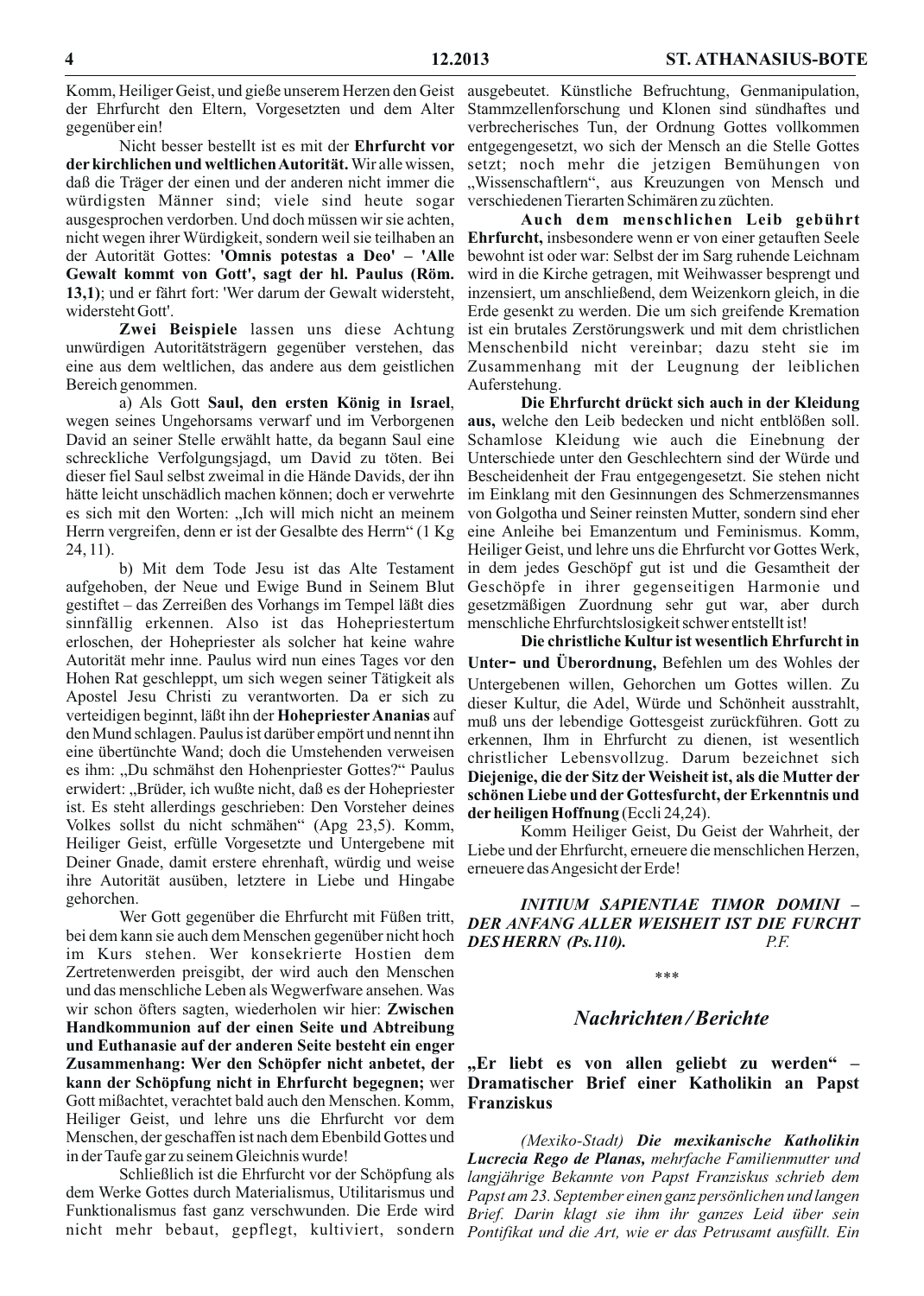dramatisches Zeitdokument, das den Schreiben der hl. Hildegard von Bingen oder Katharina von Siena an Bedeutung um nichts nachsteht.

Rego de Planas nennt zunächst die mehrfachen Begegnungen mit Jorge Mario Kardinal Bergoglio in den "vergangenen zwölf Jahren" bei Tagungen, Kirchenversammlungen und Einkehrtagen in verschiedenen Städten Mittel- und Südamerikas. (...) Eine Antwort aus Rom hat sie bisher noch nicht erhalten. Hier der Brief in deutscher Übersetzung (Katholisches.info).

#### Huixquilucan, Mexiko, 23. September 2013 **Liebster Papst Franziskus!**

(...) Damals warst Du Erzbischof von Buenos Aires und ich war Direktorin eines der führenden katholischen Medien. Heute bist Du nichts mehr und nichts weniger als der Papst und ich bin ... nur eine Mutter, Christin, verheiratet mit einem guten Mann und neun Kindern, die an der Universität Mathematik lehrt und die versucht, so gut sie kann, mit der Kirche zusammenzuarbeiten, dort, wo Gott mich hingestellt hat.

In den Begegnungen der vergangenen Jahre hast Du mich mehrfach aufgefordert: "Mädchen, nenn mich Jorge Mario. Wir sind Freunde!". Ich antwortete erschrocken: "Absolut nicht, Herr Kardinal! Gott möge mich davor bewahren, zu einem Seiner Fürsten auf Erden Du zu sagen!"

Jetzt aber erlaube ich mir, Du zu sagen, weil Du nicht mehr der Kardinal Bergoglio bist, sondern der Papst, mein Papst, der süße Christus auf Erden, an den ich mich vertrauensvoll zu wenden wage, wie an meinen Vater. Ich habe beschlossen, Dir zu schreiben, weil ich leide und ich es brauche, daß Du mich tröstest. (...) Ich weiß, daß es Dir gefällt, jene zu trösten, die leiden, und jetzt bin ich eine von ihnen.

Als ich Dich bei diesen Einkehrtagen kennenlernte, als Du noch Kardinal Bergoglio warst, war ich erstaunt über die Tatsache, daß Du Dich nie so verhalten hast, wie sich die anderen Kardinäle und Bischöfe verhielten. Um einige Beispiele zu nennen: Du warst dort der Einzige, der vor dem Tabernakel oder während der Wandlung keine Kniebeuge machte; wenn alle Bischöfe in Soutane erschienen, weil es so die Vorschriften verlangen, bist Du in Straßenkleidung und Kollar gekommen. Wenn alle sich auf die für die Bischöfe und Kardinäle reservierten Plätze setzten, hast Du den Platz des Kardinal Bergoglio leer gelassen und Dich irgendwo hinten hingesetzt mit den Worten "hier sitze ich gut, hier fühle ich mich wohl"; wenn andere mit einem Auto ankamen, das der Würde eines Bischofs entspricht, dann kamst Du nach allen anderen, ganz geschäftig und in Eile und erzähltest mit lauter Stimme von Deinen Begegnungen im öffentlichen Verkehrsmittel, das Du benützt hattest, um zur Versammlung zu kommen. Als ich diese Dinge sah und ich schäme mich, es Dir zu sagen-dachte ich mir: "Uff, was für ein Drang die Aufmerksamkeit auf sich zu lenken! Denn, wenn man wirklich demütig und einfach sein will, ist es dann nicht besser, sich wie die anderen Bischöfe zu verhalten, um nicht aufzufallen?"(...)

Aufgrund dieser Prämissen wirst Du verstehen, wie sehr ich die Augen aufgerissen habe, als ich Deinen Namen nach dem Habemus Papam hörte und von diesem

Augenblick an (noch bevor Du darum gebeten hast) habe ich für Dich und für meine geliebte Kirche gebetet. Und es seither nicht einen Tag ausgelassen.

Als ich Dich auf dem Balkon ohne Mozetta sah und Du das Protokoll für den ersten Gruß und den lateinischen Text mißachtet hast, um Dich dadurch lächelnd von den anderen Päpsten der Geschichte zu unterscheiden, sagte ich besorgt zu mir selbst: "Ja, ohne Zweifel: das ist Kardinal Bergoglio".

In den Tagen nach Deiner Wahl hast Du mir verschiedene Gelegenheiten geboten, die mir bestätigten, daß Du immer noch dieselbe Person bist, die ich aus der Nähe kennengelernt hatte, immer auf der Suche anders zu sein: Du wolltest andere Schuhe, einen anderen Ring, ein anderes Kreuz, einen anderen Stuhl und sogar ein anderes Zimmer als alle anderen Päpste, die sich immer demütig und ohne, Sonderwünsche" mit den Dingen zufrieden gaben, die für sie vorgesehen waren.

In jenen Tagen versuchte ich mich von jenem immensen Schmerz zu erholen, den ich durch den Rücktritt meines geliebten und sehr verehrten Papstes Benedikt XVI. erlitten hatte, mit dem ich mich von Anfang an identifizierte wegen der Klarheit seiner Unterweisung (der beste Lehrmeister der Welt), wegen seiner Treue zur Liturgie, wegen seines Mutes, die rechte Lehre inmitten der Feinde der Kirche zu verteidigen und tausend anderer Dinge, die ich hier nicht aufzählen will. (...) aber ich habe verstanden, daß die Winde wirklich stürmisch waren und das Papsttum etwas zu Bewegtes für seine Kräfte wurde, die mit dem Alter im harten und brutalen Kulturkampf den er führte, geschwunden waren. In diesem Augenblick fühlte ich mich wie verlassen, inmitten des Krieges, des Erdbebens, des wildesten Orkans, und plötzlich bist Du gekommen, um ihn am Steuerrad zu ersetzen. Wir haben einen neuen Kapitän, danken wir Gott dafür! Ich vertraute vollkommen (ohne den Schatten eines Zweifels), daß Papst Franziskus mit dem Beistand des Heiligen Geistes, mit dem Gebet der Gläubigen, mit der Last der Verantwortung, mit der Hilfe seiner Mitarbeiter im Vatikan und dem Bewußtsein, von der ganzen Welt beobachtet zu werden, die Sonderwege und Zweideutigkeiten des Kardinals Bergoglio hinter sich lassen und unverzüglich das Kommando des Heeres übernehmen würde, um mit neuem Willen den Kampf fortzusetzen, den sein Vorgänger begonnen hatte.

Zu meiner Überraschung und Verwirrung begann mein General sein Mandat, anstatt die Waffen zu ergreifen, leider damit, mit seinem Friseur und seinem Zahnarzt zu telefonieren, mit seinem Milchmann und seinem Zeitungshändler, und so lenkte er die Blicke auf seine Person und nicht auf die Bedeutung des Papsttums.

Seither sind sechs Monate vergangen und ich erkenne mit Liebe und Emotionen an, daß Du Tausende von guten Dingen getan hast. Mir gefallen Deine offiziellen Ansprachen sehr (die an die Politiker, die Gynäkologen, die Journalisten, zum Weltfriedenstag usw.) und Deine Predigten an den Festtagen, denn in ihnen erkennt man eine minutiöse Vorbereitung und eine tiefe Meditation in jedem darin gebrauchten Wort. Deine Worte und diese Reden und Predigten waren eine wahre Nahrung für meinen Geist und meine Seele. Mir gefällt es sehr, daß die Menschen Dich lieben und Dir applaudieren. Du bist mein Papst, das Oberhaupt meiner Kirche auf Erden, der Kirche Christi. Dennoch – und das ist der Grund meines Schreibens – muß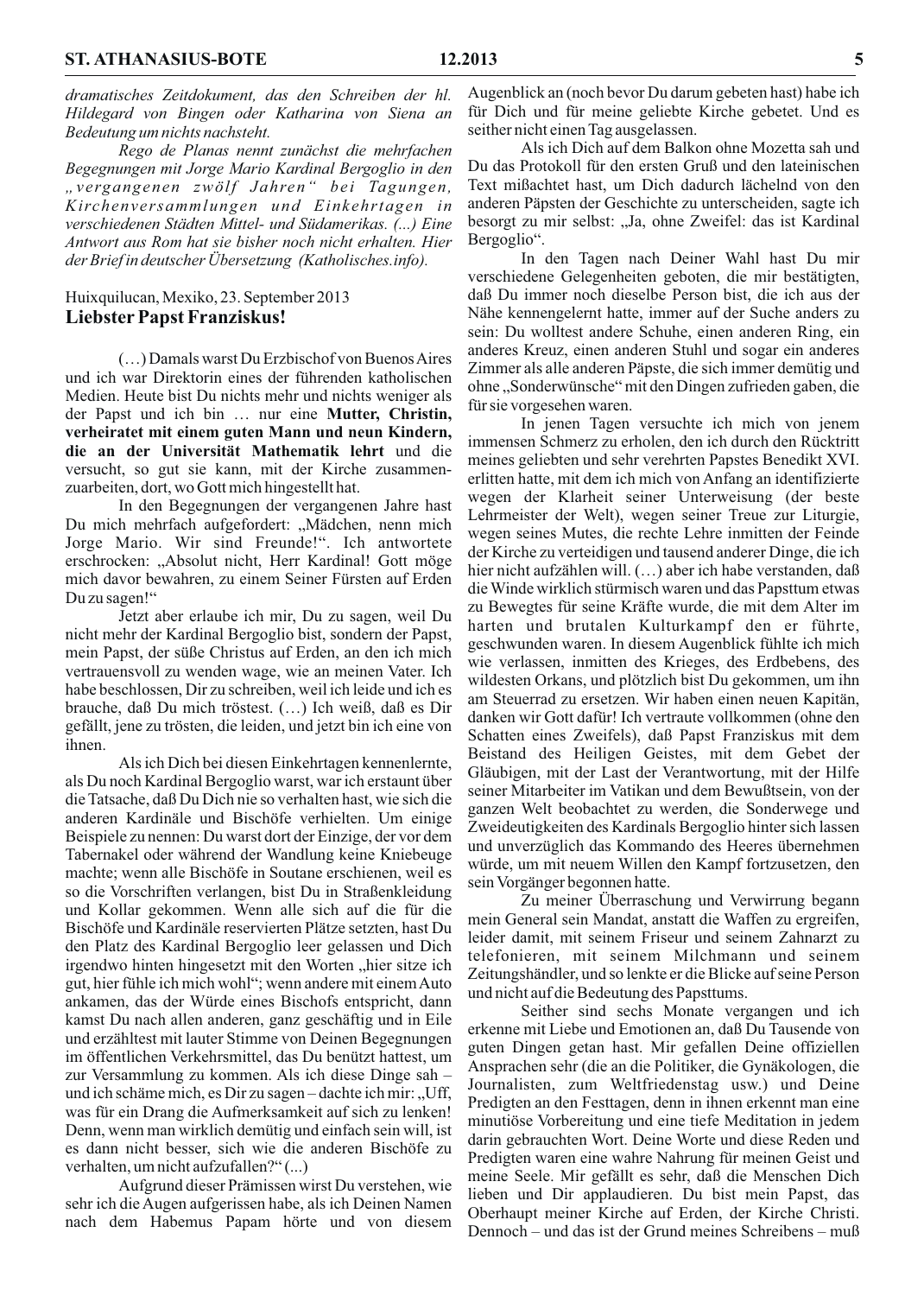ich sagen, daß ich auch gelitten habe (und leide), wegen vieler Deiner Worte, weil Du Dinge sagst, die ich wie Stockschläge in meinen Unterleib verspüre, während meiner ständigen Bemühungen dem Papst und dem Lehramt treu zu sein. Ich fühle mich traurig, ja, aber das Wort, um meine Gefühle am besten zum Ausdruck zu bringen ist: Ratlosigkeit.

Ich weiß nicht mehr, was ich sagen soll und was ich nicht sagen soll, ich weiß nicht mehr, wo ich beharren soll und wo ich die Dinge laufenlassen soll. Ich brauche von Dir Orientierung, lieber Papst Franziskus. Ich leide wirklich und sehr wegen dieser Ratlosigkeit, die mich lähmt. Mein großes Problem ist, daß ich große Teile meines Lebens dem Studium der Heiligen Schrift, der Tradition und dem Lehramt gewidmet habe, so daß ich über eine klare Grundlage verfüge, um meinen Glauben zu verteidigen. Und nun stehen viele von diesen sicheren Fundamenten in Widerspruch zu dem, was mein geliebter Papst tut und sagt. Ich bin schockiert und brauche, daß Du mir sagst, was ich tun soll. Ich will das anhand einiger Beispiele besser erklären. Ich kann nicht einem Papst applaudieren, der sich weder vor dem Tabernakel noch während der Wandlung niederkniet wie es der Ritus der Heiligen Messe lehrt; aber ich kann ihn auch nicht kritisieren, weil er der Papst ist!

Benedikt XVI. hat uns in Redemptionis Sacramentum gebeten, daß wir den Bischof über liturgische Untreue und Mißbräuche, denen wir beiwohnen, informieren. Aber... wen soll ich informieren, wenn der Papst selbst die Liturgie nicht respektiert? Ich weiß nicht, was ich tun soll. Soll ich die Anweisungen unseres emeritierten Papstes mißachten? Ich kann nicht glücklich sein über die Eliminierung der Patene und der Kniebänke für die Kommunikanten und es kann mir auch nicht gefallen, daß Du Dich nie erniedrigst, den Gläubigen die Kommunion zu spenden; daß Du Dich nicht selbst als "Papst" bezeichnest, sondern nur als "Bischof von Rom"; oder daß Du nicht den Ring des Fischers trägst. Aber ich kann nicht einmal darüber klagen, weil Du der Papst bist! Ich bin nicht stolz darauf, daß Du am Gründonnerstag einer Muslimin die Füße gewaschen hast, weil das eine Verletzung des liturgischen Gesetzes darstellt. Aber ich kann nichts sagen, weil Du der Papst bist, dem ich treu sein muß!

Du hast mir schrecklich wehgetan, als Du die Franziskaner der Immakulata bestraft hast, weil sie mit ausdrücklicher Erlaubnis Deines Vorgängers in Summorum Pontificum die Heilige Messe im überlieferten Ritus zelebrierten. Sie zu bestrafen, bedeutet gegen die Lehre der Vorgängerpäpste vorzugehen. Aber wem kann ich meinen Schmerz klagen? Du bist der Papst! Ich wußte nicht, was ich denken oder sagen sollte, als Du Dich öffentlich über eine Gruppe lustig gemacht hast, die für Dich Rosenkränze gebetet hat, indem Du sie "die, die Gebete zählen", genannt hast. Der Rosenkranz ist eine wunderbare Tradition der Kirche, was soll ich also denken, wenn meinem Papst jene nicht gefallen und er sich über sie lustig macht, die diesen für ihn aufopfern? Ich habe viele Freunde, die Lebensschützer sind, die Du vor wenigen Tagen betrübt hast, indem Du sie "versessen und besessen" nanntest. Was soll ich tun? Sie trösten, indem ich Deine Worte verfälschend abzuschwächen versuche, oder sie noch mehr verletzen, indem ich wiederhole, was Du ihnen gesagt hast,

um dem Papst und seiner Lehre treu sein zu wollen? Am Weltjugendtag hast Du die Jugendlichen aufgefordert, "auf den Straßen Lärm zu machen". Das von Dir gebrauchte Wort ist, soweit ich weiß, ein Synonym für "Durcheinander", "Chaos", "Konfusion". Ist es wirklich das, was Du willst, daß junge Christen auf den Straßen machen sollen? Herrscht nicht schon genügend Durcheinander und Unordnung in der Welt?

Ich weiß, daß viele ehelose und alte Frauen, die sehr freundlich, sympathisch und großzügig sind, sich wirklich wie Abfall gefühlt haben, als Du zu den Ordensschwestern gesagt hast, sie sollen nicht wie "alte Jungfern" dreinschauen. Du hast damit meine Freundinnen und mich schlecht fühlen lassen. Es hat mir für sie in der Seele wehgetan, weil nichts Schlimmes daran ist, ehelos geblieben zu sein und das Leben guten Werken aufzuopfern (deshalb wird das Alleinsein vom Katechismus auch als eine Berufung bezeichnet). Was soll ich meinen ehelosen "Alten Jungfern"-Freundinnen sagen? Daß der Papst das nicht ernstgemeint hat (so etwas darf der Papst nicht tun), oder soll ich den Papst darin unterstützen, daß für ihn alle Ehelosen den Gesichtsausdruck einer verbitterten Ordensfrau haben?

Vor einigen Wochen hast Du gesagt, daß "es der Kirche nie so gut ging wie heute". Wie kann das ein Papst sagen, wenn wir alle wissen, daß Millionen von jungen Katholiken im Konkubinat leben und in Millionen von katholischen Ehen die Pille gebraucht wird; wenn die Scheidung "unser tägliches Brot ist" und Millionen von katholischen Müttern mit Hilfe von katholischen Ärzten ihre ungeborenen Kinder töten lassen; wenn Millionen von katholischen Unternehmern nicht von der Soziallehre der Kirche geleitet sind, sondern von Raffgier und Geiz; wenn Tausende von Priestern liturgischen Mißbrauch betreiben; wenn Hunderte von Millionen Christen nie wirklich Christus begegnet sind und nicht einmal grundlegende Dinge der Glaubenslehre kennen; wenn Bildung und Regierungen in der Hand der Freimaurer sind und die Weltwirtschaft in der Hand des Zionismus? Ist das der Zeitpunkt, in dem es der Kirche nie so gut ging wie heute? Als Du das gesagt hast, geliebter Papst, wurde ich von Panik erfaßt. Wenn der Kapitän nicht den Eisberg sieht, auf den wir zusteuern, ist es sehr wahrscheinlich, daß es zur Kollision kommt. Glaubst Du das denn wirklich oder ist das nur so eine Redensart, lieber Papst?

Viele große Prediger fühlten sich vernichtet, als sie hörten, daß Du gesagt hast, daß man jetzt nicht mehr über Themen sprechen soll, über die die Kirche bereits gesprochen hat und die im Katechismus geschrieben stehen. Sag mir, lieber Papst Franziskus, was sollen wir Christen tun, die wir dem Papst und auch dem Lehramt und der Überlieferung treu sein wollen? Hören wir auf zu predigen, obwohl der Heilige Paulus uns sagt, daß man es immer tun soll? Machen wir Schluß mit den mutigen Predigern, zwingen wir sie zum Schweigen, während wir die Sünder hätscheln und ihnen honigsüß sagen, daß sie, wenn sie wollen, ja den Katechismus lesen können, um zu wissen, was die Kirche sagt?

Jedes Mal, wenn Du von den "Hirten mit dem Geruch der Schafe" sprichst, denke ich an all die Priester, die sich von den Dingen dieser Welt anstecken haben lassen und die ihren priesterlichen Geruch verloren haben, um einen gewissen Geruch der Verwesung anzunehmen. Ich will keine Hirten, die wie Schafe riechen, sondern Schafe, die nicht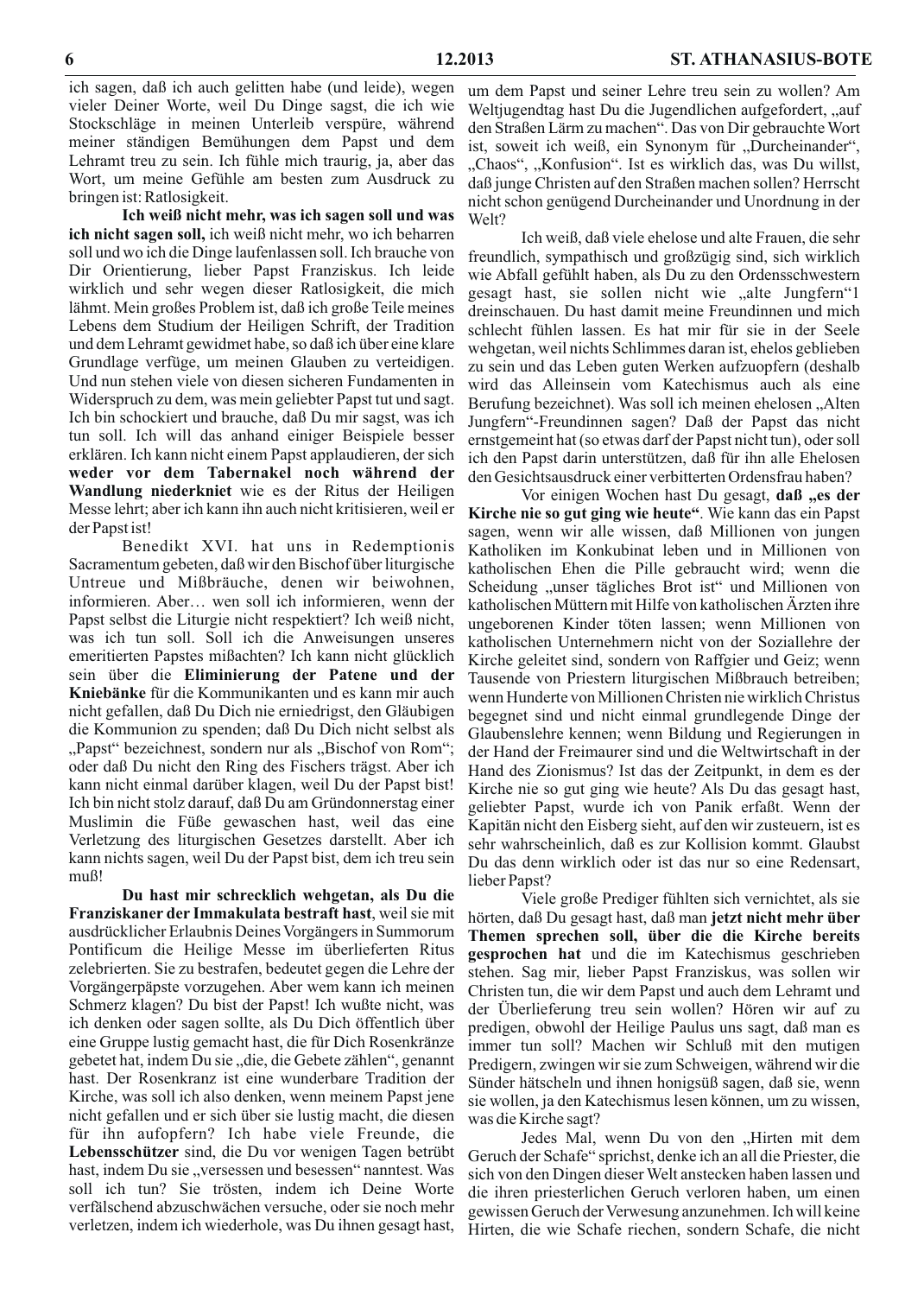nach Mist riechen, weil ihr Hirte sie pflegt und sie immer sauberhält. (...)

Als Du von der Frau erzählt hast, die nach einer Scheidung und einer Abtreibung im Konkubinat lebt, sagtest Du: "Jetzt lebt sie in Frieden". Ich frage mich: Wie kann eine Frau, die sich willentlich von der Gnade Gottes entfernt hat, in Frieden leben? Die vorherigen Päpste, vom Heiligen Petrus bis Benedikt XVI. haben gesagt, daß es nicht möglich ist, fern von Gott Frieden zu finden, aber Papst Franziskus hat es behauptet. Worauf muß ich mich stützen, auf das Lehramt aller Zeiten oder auf diese Neuheit? Muß ich ab heute, um dem Papst treu zu sein, behaupten, daß man auch in einem Leben der Sünde Frieden finden kann?

Dann hast Du die Frage hingeworfen, ohne Antwort darauf zu geben, wie sich ein Beichtvater verhalten soll, so als wolltest Du die Büchse der Pandora öffnen, da Du genau weißt, daß es Hunderte von Priestern gibt, die den falschen Rat geben, das Konkubinat fortzusetzen. Warum hat uns mein Papst, mein geliebter Papst nicht mit wenigen Worten gesagt, was in Fällen wie diesem zu raten ist, anstatt in den ehrlichen Herzen Zweifel zu wecken? Ich habe Kardinal Bergoglio fast auf familiäre Weise kennengelernt und bin getreue Zeugin der Tatsache, daß er ein intelligenter, sympathischer, spontaner, witziger und scharfsinniger Mann ist. Aber es gefällt mir nicht, daß die Presse jede Wortmeldung und jeden Scherz von Dir veröffentlicht, weil Du kein Dorfpfarrer bist; Du bist nicht mehr der Erzbischof von Buenos Aires; Du bist jetzt der Papst! Und jedes Wort das Du als Papst sagst, erhält für viele, die Dich lesen und hören, den Wert des ordentlichen Lehramtes.

Ich habe bereits zuviel geschrieben und von Deiner kostbaren Zeit in Anspruch genommen, mein guter Papst. Ich denke, mit den Beispielen, die ich Dir gesagt habe (wobei es viele weitere gäbe), meinen Schmerz erklärt zu haben, den ich wegen der Ungewißheit und Ratlosigkeit durchleide.

Nur Du kannst mir helfen. Ich brauche einen Führer, der meine Schritte erleuchtet auf der Grundlage dessen, was die Kirche immer gesagt hat; der mit Mut und Klarheit spricht; der nicht beleidigt, der sich bemüht, dem Auftrag Jesu treu zu sein; der "Brot zum Brot, Wein zum Wein" sagt, und "Sünde" zur Sünde und "Tugend" zur Tugend, auch wenn er damit seine Popularität aufs Spiel setzen sollte. Ich brauche Deine Weisheit, Deine Entschlossenheit und Klarheit. Ich ersuche Dich um Hilfe. bitte, weil ich sehr leide.

Ich danke Dir noch einmal für alles Gute, das Du getan hast und was Du in feierlicher Weise gesagt hast, denn es hat uns sehr geholfen. Deine Worte haben uns bewegt und einen Impuls gegeben, noch mehr zu lieben und immer zu lieben, besser zu lieben und der ganzen Welt das liebevolle Antlitz Jesu zu zeigen.

Ich schicke Dir eine sehr liebevolle, kindliche Umarmung mit der Gewißheit meines Gebetes. Ich bitte auch um das Deine für mich und für meine Familie, von der ich ein Foto beilege, damit Du unsere Gesichter kennst, wenn Du für uns betest.

Deine Tochter, die Dich liebt und jeden Tag für Dich betet. Lucrecia Rego de Planas

#### Was geschah am 13. Oktober 2013 in Rom?

Wochen zuvor wurde sie angekündigt: die Weihe der Welt an die Gottesmutter von Fatima am 13. Oktober 2013 durch den Heiligen Vater. Dementsprechend hochgesteckt waren die Erwartungen. Würde Papst Franziskus vor der Statue Mariens, die zu diesem Anlass aus Portugal nach Rom eingeflogen wurde, nicht nur die Welt, sondern insbesondere Rußland dem Unbefleckten Herzen Mariens weihen? Bei den Erscheinungen im Juli 1917 bat Maria um diese Weihe durch den Papst in Vereinigung mit den Bischöfen der Weltkirche zur Abwendung von Unheil, zur Sühne für die Sakrilegien und Frevel der Menschheit. Die Äußerungen der letzten Seherin von Fatima, der Karmelitin Schwester Maria Luzia, deuten nicht darauf hin, daß diese Weihe bisher in ihrer Ganzheit vollzogen wurde.

Ansätze, die Bitten Mariens zu erfüllen waren einige Male gegeben. Zunächst bei Pius XII., der am 31. Oktober 1942 über den Rundfunk in seiner Autorität als Stellvertreter Christi und Nachfolger des hl. Petrus die heilige Kirche und die ganze Welt dem Unbefleckten Herzen weihte, sowie im Apostolischen Schreiben Sacro Vergente Anno vom 7. Juli 1952 auch alle Völker Rußlands, doch fehlte in beiden Fällen die Einheit mit dem Weltepiskopat. Dann 1984 Johannes Paul II., der die Weihe an das Unbefleckte Herz Mariens mit der ausdrücklichen Intention zur Sühne für die Sünden der Welt vollzog. Rußland jedoch blieb unerwähnt. Er sprach lediglich mit einer zurückhaltenden Umschreibung von den "Völkern, deren Weihe und Überantwortung du von uns erwartest". Auch bei einem weiteren Weiheakt durch Johannes Paul II. am 8. Oktober 2000 mit mehr als 1500 Bischöfen als Vertreter des Weltepiskopats wurde der Bitte der Gottesmutter nicht voll entsprochen. Russland fand wiederum keine Erwähnung. Papst Benedikt XVI. sprach am 12. Mai 2010 vor der Erscheinungskapelle in Fatima nur ein einfaches Weihegebet an das Unbefleckte Herz Mariens mit der Bitte um Errettung "aus allen Gefahren".

Der einzigartige Zeitpunkt, die Forderung der Gottesmutter einzulösen war das Zweite Vatikanische Konzil, wo 510 Erzbischöfe und Bischöfe aus 78 Ländern eine Petition unterzeichneten, mit der Bitte an Papst Paul VI. "in Einheit mit den Konzilsvätern die ganze Welt und in besonderer Weise Rußland und die anderen vom Kommunismus beherrschten Länder dem Unbefleckten Herzen Mariens" zu weihen. Doch Paul VI. ignorierte diese Forderung. Die veränderte Position der Kirche in der Welt, die Theologie des "Aggiornamento" und ein merklicher Wandel in der Auseinandersetzung mit den Staaten des Ostblocks forderte, einhergehend mit einer neuen Pastoral, auch eine neue Politik.

Offensichtlich hat auch der gegenwärtige Pontifex den Vorgaben der Gottesmutter während der ganzen Zeremonie am 13. Oktober nicht Rechnung getragen. Sein Gebet richtete er nicht an das Unbefleckte Herz Mariens, sondern an die "Jungfrau von Fatima", ohne die Intention einer Weihe zum Ausdruck zu bringen. Selbst der Vatikan vermied in seiner offiziellen Stellungnahme die Worte "Weihe der Welt an Maria". Der Papst beschränkte sich auf fürbittende Gebete an die Gottesmutter. Dabei fehlten ganz wesentliche Aspekte: der Hinweis auf die Sühne für die Sünden der Menschheit insbesondere gegen das